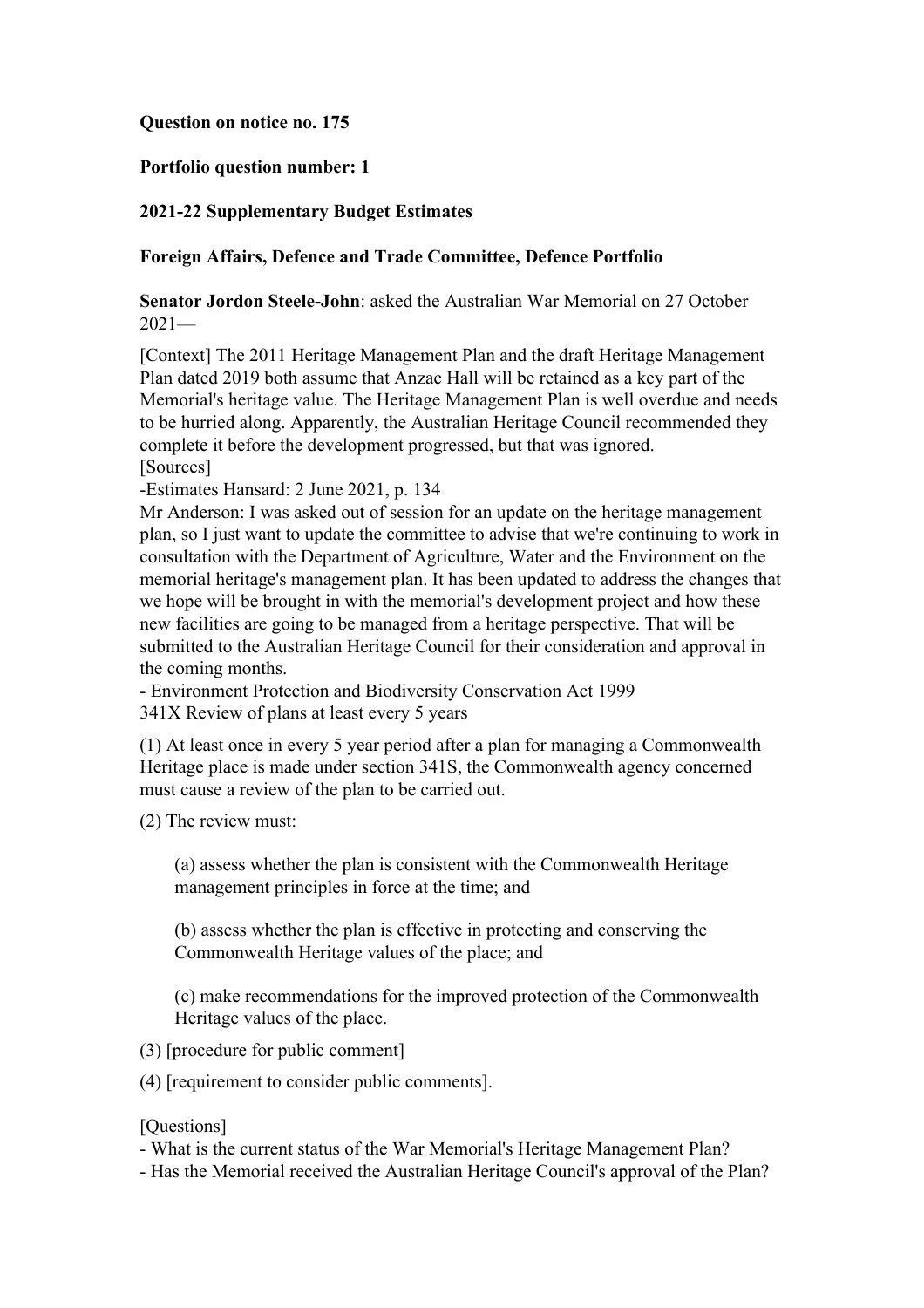- When will the Plan be made publicly available?

- What will the Plan say about Anzac Hall?

= Why has it taken the Memorial ten years to update the Plan when the Environment

Protection and Biodiversity Conservation Act requires five-yearly updates?

**Answer —**

Answer attached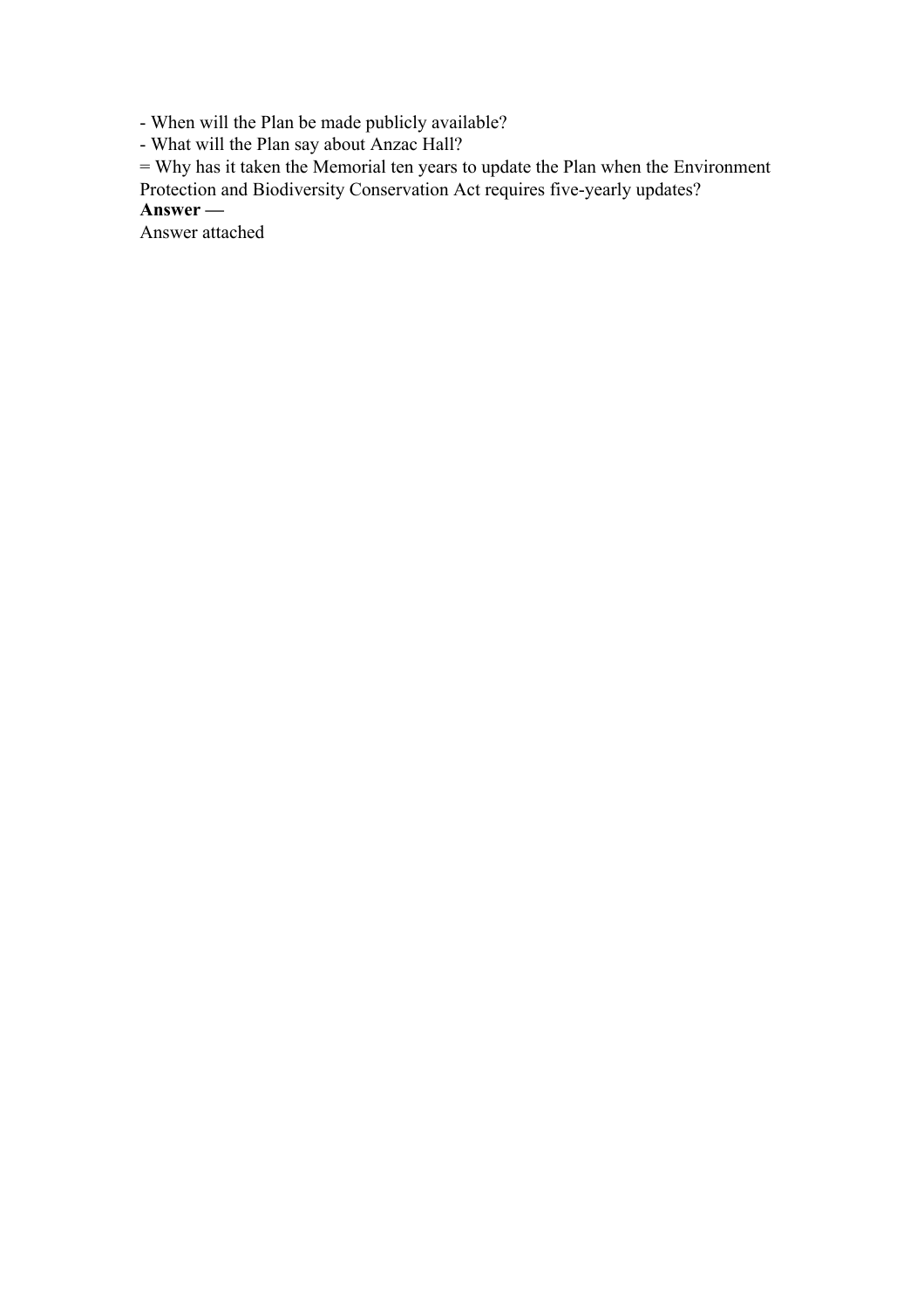# **Senate Standing Committee on Foreign Affairs, Defence and Trade Supplementary Budget Estimates 2021 – 27 October 2021 Answers to questions on notice from the Veterans' Affairs portfolio**

# **Question 1**

## **Outcome: All Program: All Topic: Australian War Memorial Heritage Management Plan** (Written Question on Notice)

#### **Senator Jordon Steele-John asked:**

- [Context] The 2011 Heritage Management Plan and the draft Heritage Management Plan dated 2019 both assume that Anzac Hall will be retained as a key part of the Memorial's heritage value. The Heritage Management Plan is well overdue and needs to be hurried along. Apparently, the Australian Heritage Council recommended they complete it before the development progressed, but that was ignored.
- [Sources]
	- Estimates Hansard: 2 June 2021, p. 134

*Mr Anderson: I was asked out of session for an update on the heritage management plan, so I just want to update the committee to advise that we're continuing to work in consultation with the Department of Agriculture, Water and the Environment on the memorial heritage's management plan. It has been updated to address the changes that we hope will be brought in with the memorial's development project and how these new facilities are going to be managed from a heritage perspective. That will be submitted to the Australian Heritage Council for their consideration and approval in the coming months.* 

○ Environment Protection and Biodiversity Conservation Act 1999

### **341X Review of plans at least every 5 years**

(1) At least once in every 5 year period after a plan for managing a Commonwealth Heritage place is made under section 341S, the Commonwealth agency concerned must cause a review of the plan to be carried out. (2) The review must:

- - (a) assess whether the plan is consistent with the Commonwealth Heritage management principles in force at the time; and
	- (b) assess whether the plan is effective in protecting and conserving the
	- Commonwealth Heritage values of the place; and
	- (c) make recommendations for the improved protection of the Commonwealth Heritage values of the place.
- (3) [procedure for public comment]
- (4) [requirement to consider public comments].
- [Questions]
	- What is the current status of the War Memorial's Heritage Management Plan?
	- Has the Memorial received the Australian Heritage Council's approval of the Plan?
	- When will the Plan be made publicly available?
	- What will the Plan say about Anzac Hall?
	- Why has it taken the Memorial ten years to update the Plan when the Environment Protection and Biodiversity Conservation Act requires five-yearly updates?